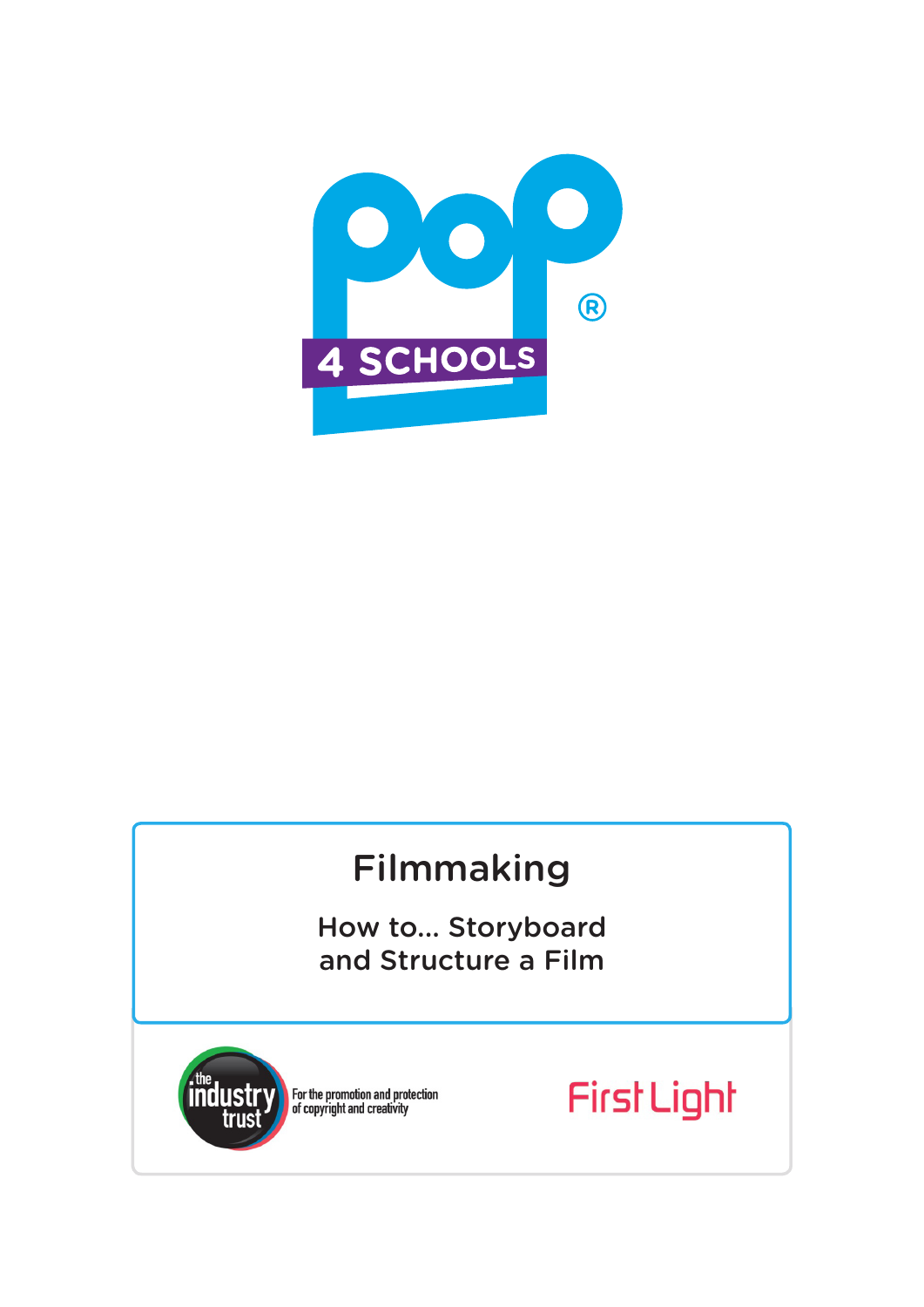## **Lesson objective**

For students to be able to sequence and fully understand the main points of a storyboard required to create a multi-media film.

## **Success Criteria**

All students must be able to create a storyboard sequence that can be transformed into simple film clips, either individual scenes to be joined together, or as a complete sequence or film.

Students should consider creating a storyboard from an original story of their own creation.

Students should consider adding music to create tension and mood to allow the viewer a more in depth understanding of the story.

Students could add spoken word and background scenery to create different settings to create vivid images for the viewers.

# **Context**

Student's own choice of story context could be used or teachers could provide context from within the First Light and Pop4Schools materials, e.g.

## Structure a film

*https://pop4schools.com/resources/films/sound-and-vision/#!/how-tostructure-film*

## **Storyboard**

*https://pop4schools.com/resources/films/sound-and-vision/#!/how-tostoryboard*

OR

a text or area of study from within school based schemes of work.

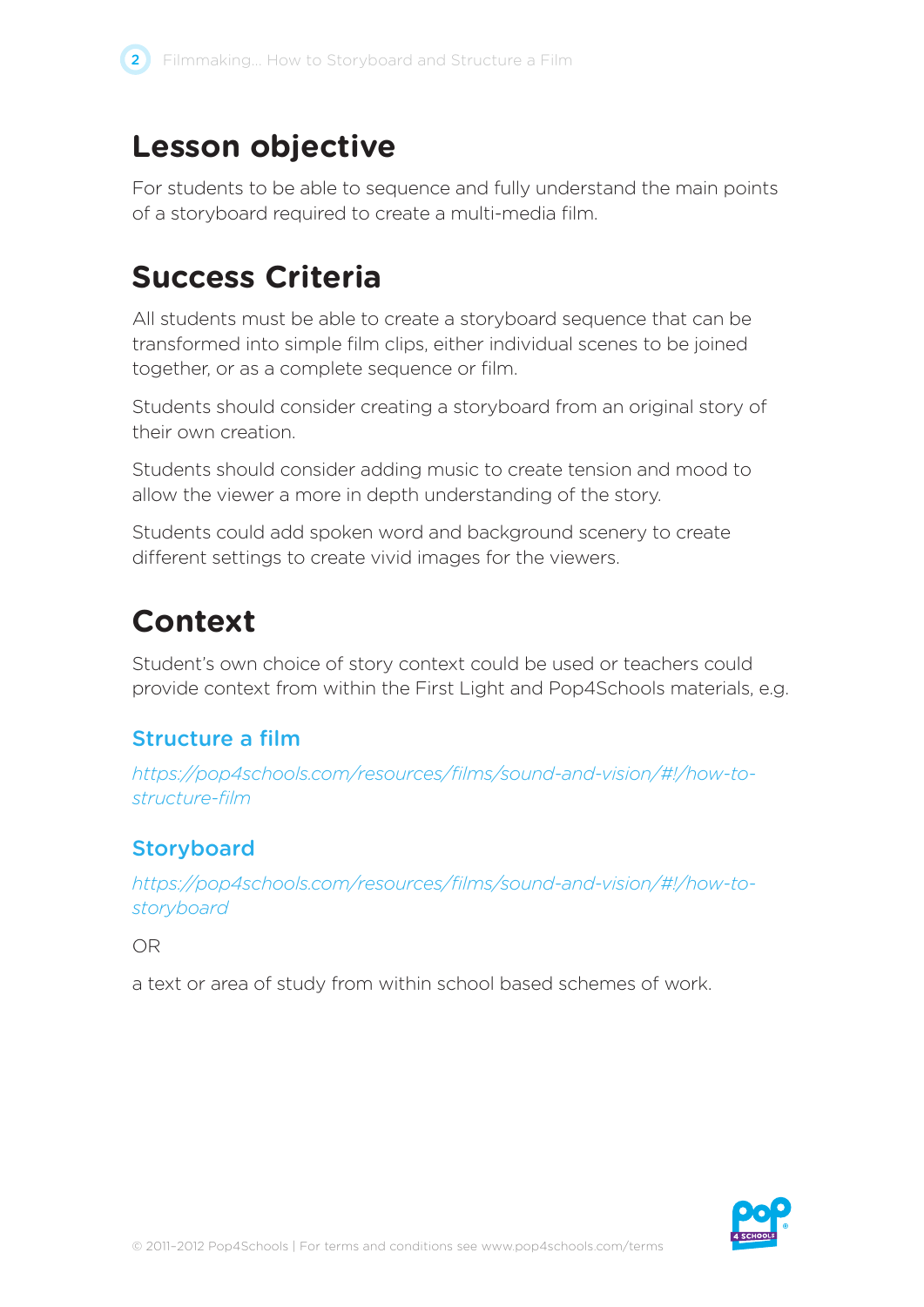## **Ideas for lessons utilizing Bloom's Taxonomy**

#### Remembering

#### What are the most important aspects of creating a simple film?

Ask students to create a simple pictorial or written storyboard depicting a series of events. This could be developed with fewer or lesser film frames according to the student's learning levels.

#### Can you create a simple film set to represent your story, music and/or ideas?

Ask the students to create a film set using a shoebox, box, builder's tray, or the role-play area in classroom, something that could be used across a series of lessons.

#### What makes a film link together?

Ask students to consider what makes a film flow and link together to create a full story or animation. Ask them to consider spoken word, images, music, sound, colour.

## Can you identify the role of a scriptwriter?

Ask students to brainstorm the role of a scriptwriter. Name all of the things a scriptwriter has to do to create a screenplay. What impact does a screenwriter have on the direction and emotional impact of a film?

#### Write a brief for a scriptwriter to create a story that you ideally would like to make, how would you direct them?

## Understanding

## Why do films require a flow of sound, music and vision?

Show students clips (please see main Pop4Schools page for clip sites) from various music videos and films and consider the impact that different aspects such as setting, music, sounds, colours and characters, develop tension and mood. Consider focus on how music in particular and costume or character mood evokes a different range of feelings or ambience.

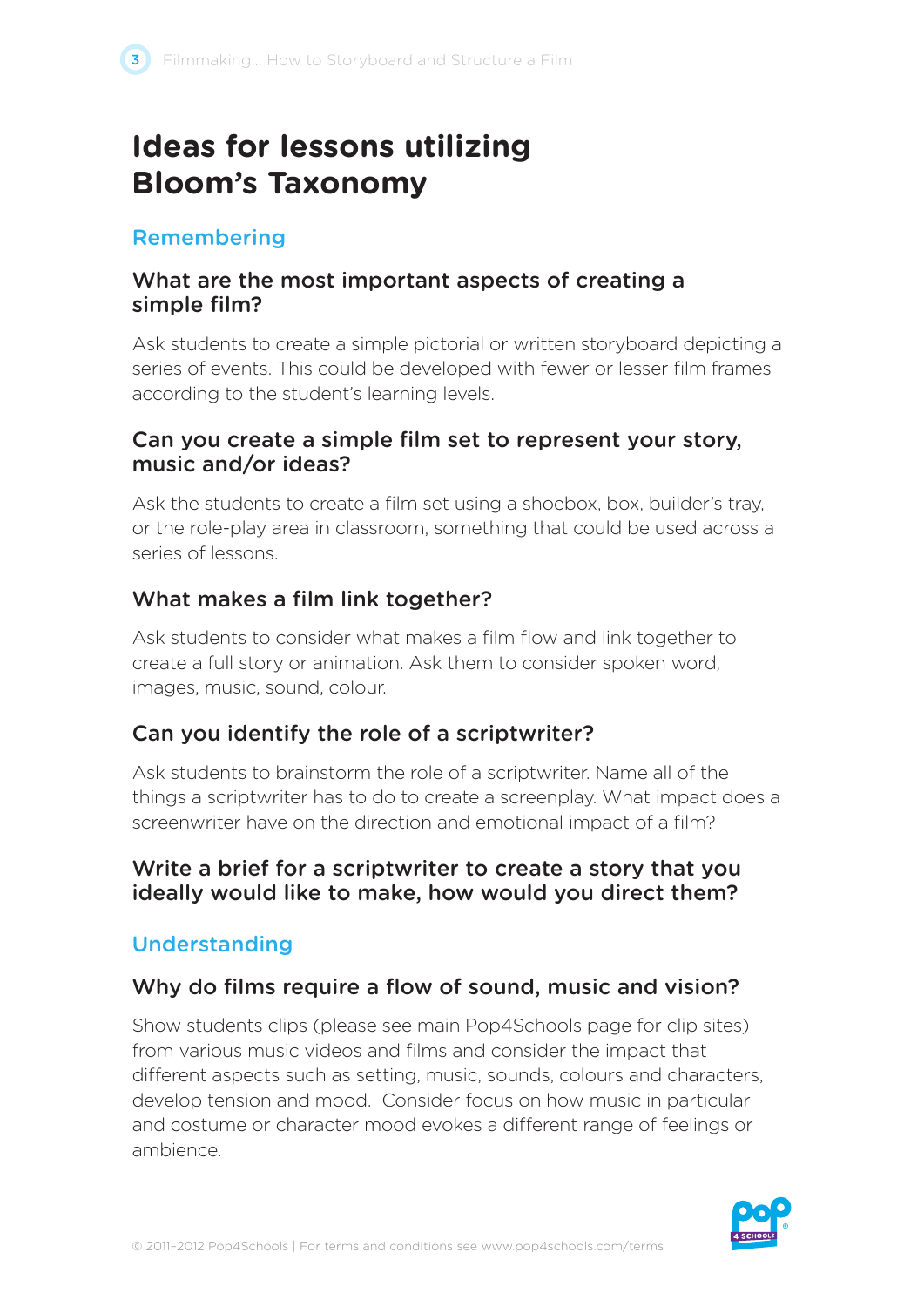

#### Why do different music videos create different moods?

Show students clips from a range of music genres or pop song videos for example, Reggae, Rap, Rock, Pop and ask students to consider how the musician and filmmaker have created different moods that link with the style of music and context of the song.

## Applying

#### How could we create a film of our own that depicts the words of a chosen song, current film soundtrack or a piece of music?

Ask students to create a sequence of scenes to represent and then roleplay the moods of the music chosen. Ask them to record this either in pictures, photo stills or short film clips that can be fused together for the end product.

#### How do different scenes or aspects of words or music link together to create a continuous transition of feelings or ideas for a film?

Ask students to consider what is required to move from one scene to another and how effective mood transitions are created to ensure a smooth flow within a film. Ask them to create a live film transition using two scenes or moods they have already created.

#### **Evaluating**

#### What are your evaluations of films you have watched or those you and your peers have made?

Consider running a film review session and/or film premiere of the students' own work for evaluation by peers and/or invited guests, for example, adults, teachers, and parents.

Ask students to formulate a film evaluation sheet or multi-media questionnaire that could be created online or through a voting system. Students should include reference to lighting, scenery, music, spoken word, setting and transitions for effectiveness.

What are your views from a film you've watched that differ from that of your peers or a critic's report?

Ask students to consider an opposing view to that of their peers, a film or music critic or create an opposing view with justification and clear evidence.

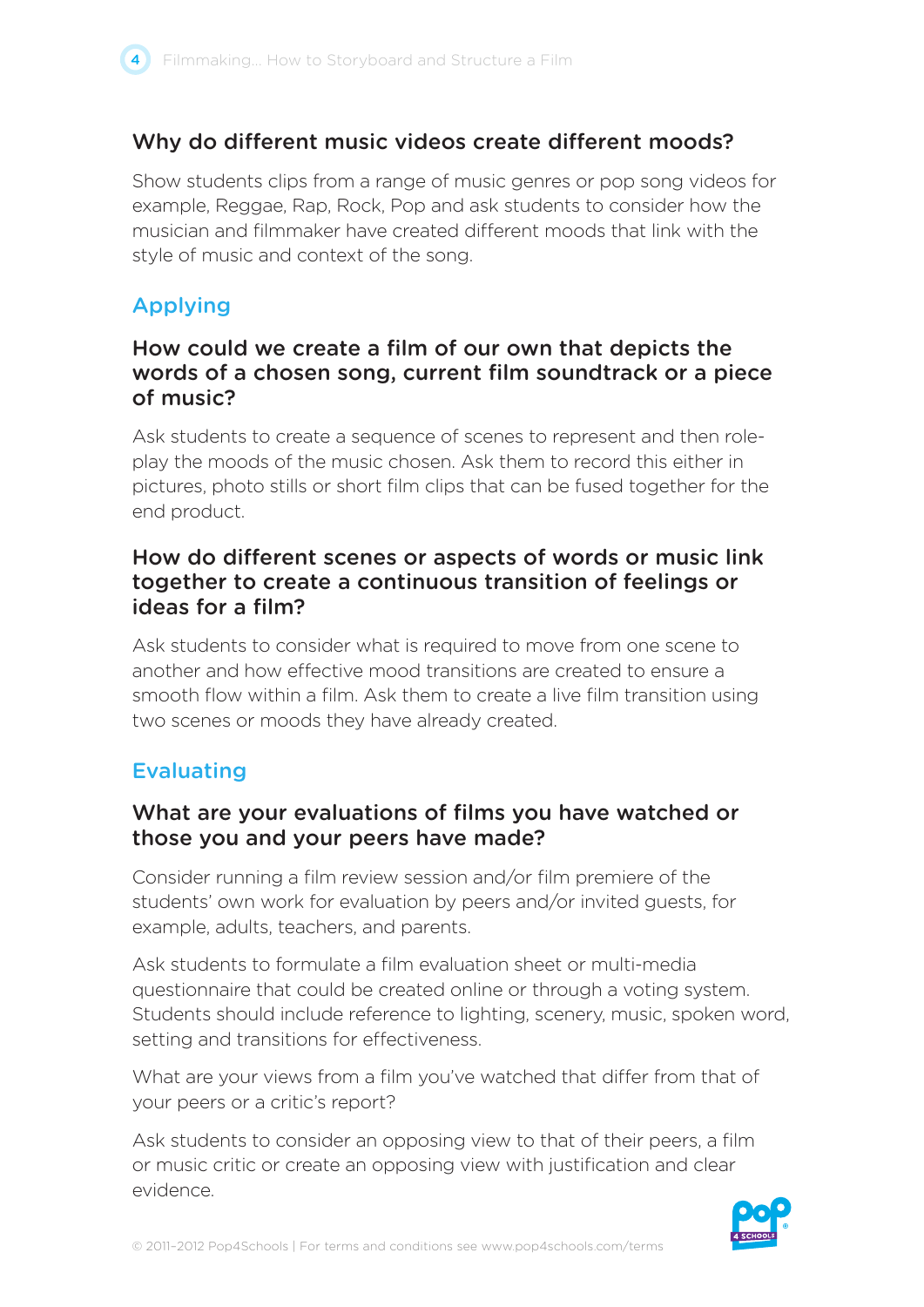## **Creating**

#### Why is creating an original story important?

Ask students to consider the hard work that they have put into creating their own stories and storyboards, and how they feel about their own creation. How did they ensure they weren't copying anyone else's work? How did they make their story distinctive from previous films and books? Students should consider how it would feel to have their work copied by someone or posted on the internet for other people to use without their permission.

#### What is necessary to ensure smooth transitions throughout your pop song or story based film to create the required moods?

This could be a film for a pop song in the charts, a song the students have composed themselves or based on music for a story.

Ask students to create still images and link sections that could then be fused together to make a whole film that reflects the song and/or story they have chosen or written. This could be created in stages or within a whole day's project with a clear end result required.

#### Can you rearrange scenes to create a completely different response from the viewer?

Ask students to consider the scenes they have created or filmed and rearrange to consider the changes and impact on the viewer and the viewer's understanding of storyline or musical lyrics.

#### OR

Ask students to consider a new model, background setting or character's clothing that may recreate a complete impression or viewpoint on a piece of music or story line.

#### OR

Utilise a model scene set, for example from within a shoebox to make changes to scenery, props and characters to create different views and story or film climax.

## Additional Ideas?